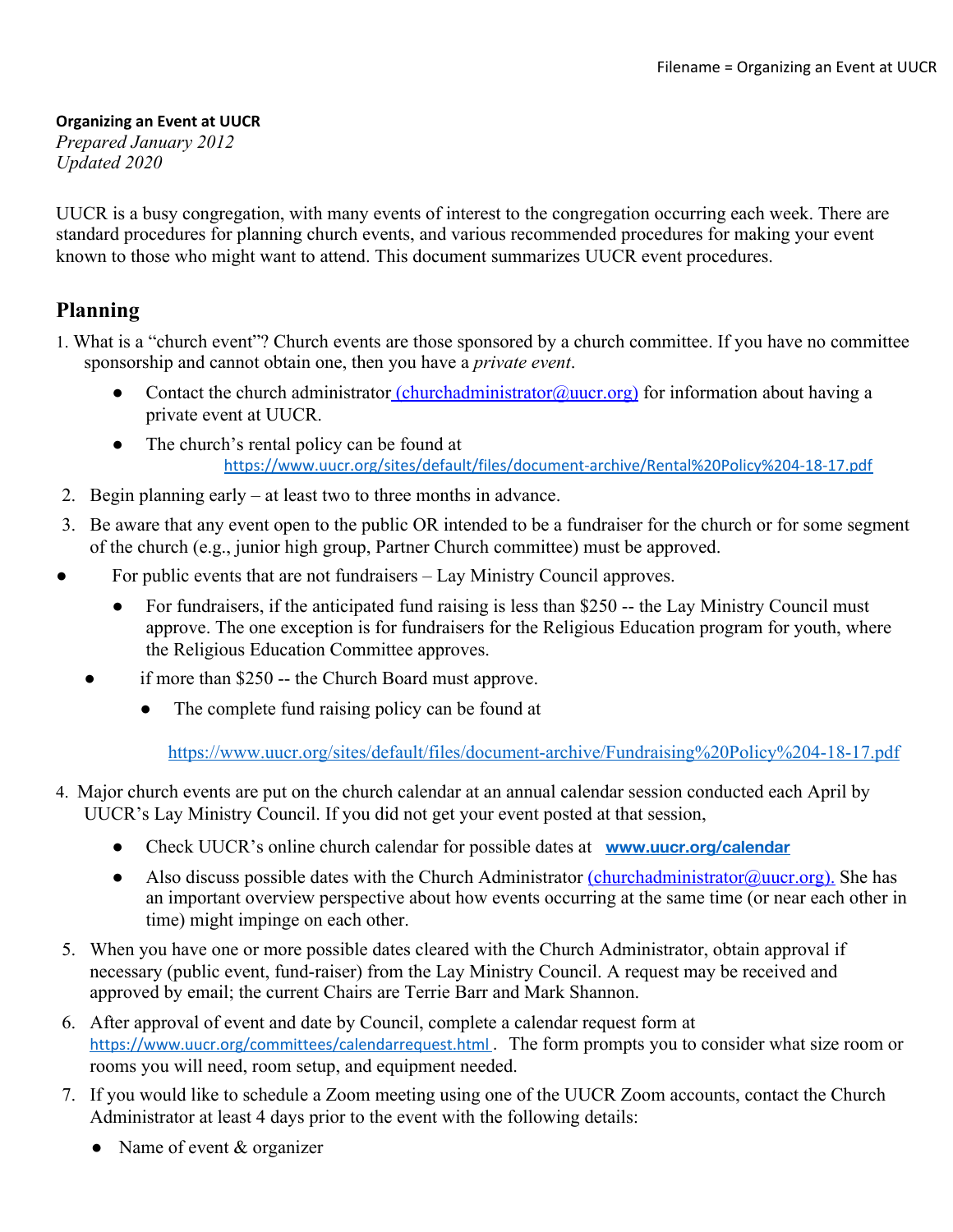- Date/Time
- Whether Zoom breakout rooms will be required

# **Publicizing**

Events can be open to congregation members only, or also open to the public. We have a number of ways of publicizing events both internally and externally. You don't have to do all of these things, but it is recommended that you use several ways of getting folks' attention.

**Internal Publicity.** Here are things to do to make your event known within the UUCR community:

- Develop a brief description and **flyer** for the event. This may be used in several ways (see below).
- Write an article for **Quest**, UUCR's newsletter published biweekly. See publication dates and deadlines, and submission instructions, at <https://www.uucr.org/resources/quest-newsletter>. See Quest for examples of articles.
- **Sunday Order of Service (OOS) Announcements**. You may want to request that an OOS announcement run for 2 or 3 Sundays leading up to your event. Write a short description and email it to uucr@uucr.org by 9 am Wednesday morning to have it included in Sunday announcements.
- **Table space in Fellowship Hall** on Sunday morning. You can include this with an OOS request to the church office staff (uucr@uucr.org). Hand out your flyer (and other information) there, talk to people about the event, or solicit sign-ups for the event. Table space is usually limited, so if you think you need more than half a table, discuss this in your email to office staff.

## **() UUCR Web Site – www.uucr.org**

- Send information to [webteam@uucr.org](mailto:webteam@uucr.org) for posting on the website. Give the web team at least one week advance notice for your posting.
- Events are posted on the "Upcoming Events" UUCR web page –see <https://www.uucr.org/upcoming-events> for examples of current posts. These can run for several months before the event. Any event submitted and entered by the Web team on the Upcoming Events page automatically moves to the home page (www.uucr.org) when the date is within one week. After the event concludes, it automatically goes away.
- Therefore, each item carries two descriptions: a terse one (usually one sentence) for the home page notice, and a longer one that appears on the Upcoming Events page. Please include both in your request to the Web team. Keep them as simple and clear as possible.
- Send as many details as you have: date, time, location, description, contact email, and a flyer, photo or graphic if you have one.
- Consider providing an email address for signing up for events. Our current online event signup system is a web-based form that sends an email message to one or more people. The system does not collate responses or put them in a database; it just packages the information into an email message. The main advantage over simply asking people to send an email is the increased likelihood, with a form, that people will send all the information that is needed. Decide on who will take responsibility for receiving and processing these emails and provide that person's email address along with the announcement information.
- Be cognizant that the web team for the current website consists of primarily one person. Be clear and accurate about your requests.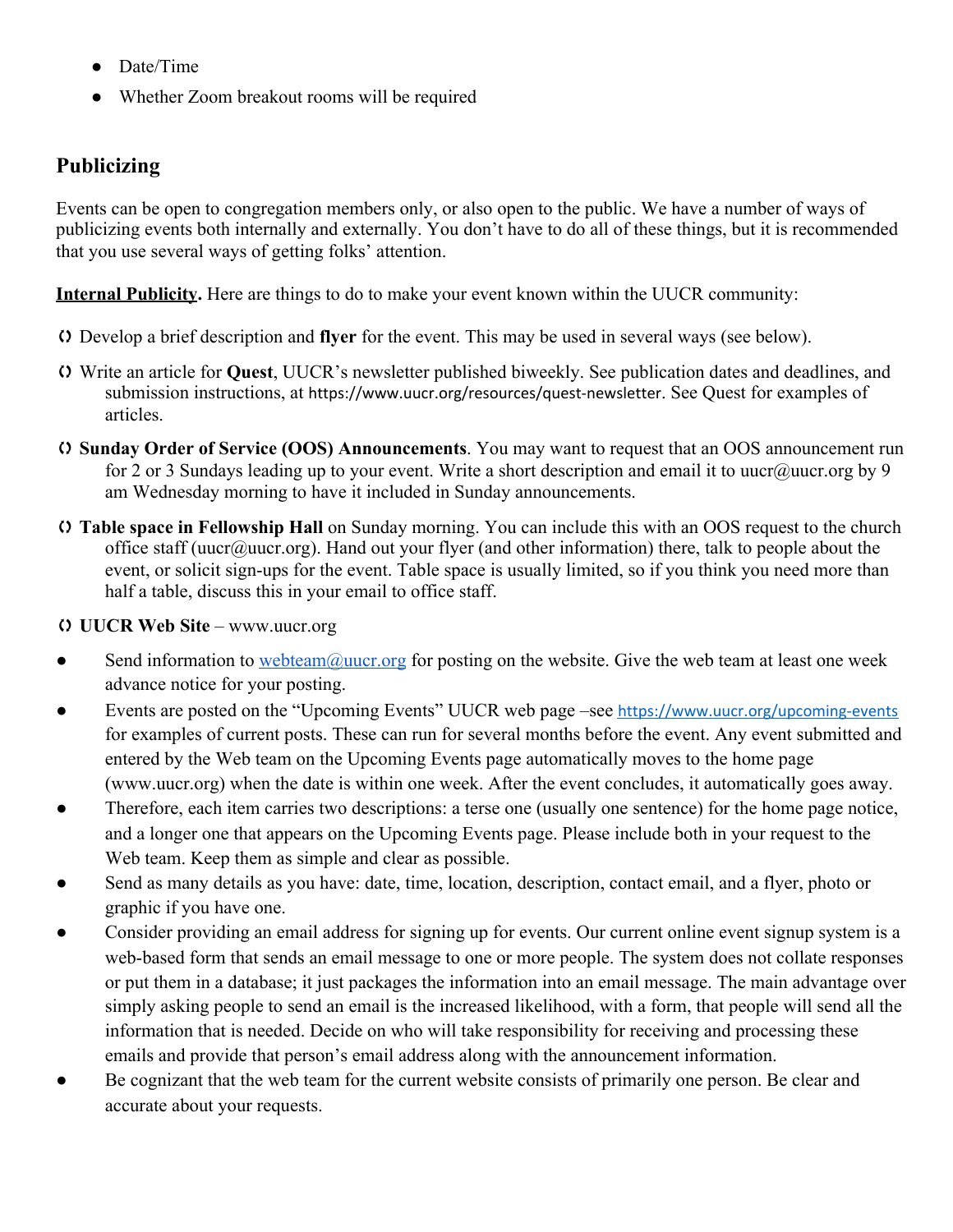- **Bulletin Boards.** These are physical sites around the building where you can post your flyer. Not all boards are used for events. Ask the church administrator which boards are appropriate to use for your event. Do NOT tape flyers on walls, doors, etc.
- **Pulpit Announcements**. Some Order of Service Announcements are featured as pulpit announcements each Sunday at the discretion of the board member reading announcements. If you wish to ask that yours be featured, email the office (uucr@uucr.org) to find out the name and email of the board member doing announcements that week, and make a request directly to that board member. You may also request to make a brief pulpit announcement yourself at the start of the service. These are vetted by the senior minister (minister  $\omega$ uucr.org), whose approval depends upon time constraints and other considerations for the service. Pulpit announcements must take no more than one to two minutes.
- **Facebook.** UUCR has a Members and Friends Facebook Group where you can publicize internal events. The "Unitarian Universalist Congregation of Rockville: Members and Friends" group at <https://www.facebook.com/groups/UU.Rockville/>is for messages to other UUCR members and friends. It is recommended that all members and friends join this group for announcements and discussion about congregational activities. You should publicize UUCR-internal events in the Members and Friends group page, and generally not on the Facebook uu.rockville page (see below). Anyone can join the group, post to the wall, create an event, or add a picture or video, just like most other Facebook groups. Note that there are people monitoring content added to the Facebook group; if we find that objectionable content is added we will restrict who is able to post to Facebook. All content on Facebook is viewable by the general public.
- **All-church email.** These are used sparingly -- usually if there is an unusual circumstance such as a weather-related date change for your event. Contact the church office staff (uucr@uucr.org) to request an all-church email. The administrator may decline the request at her discretion.